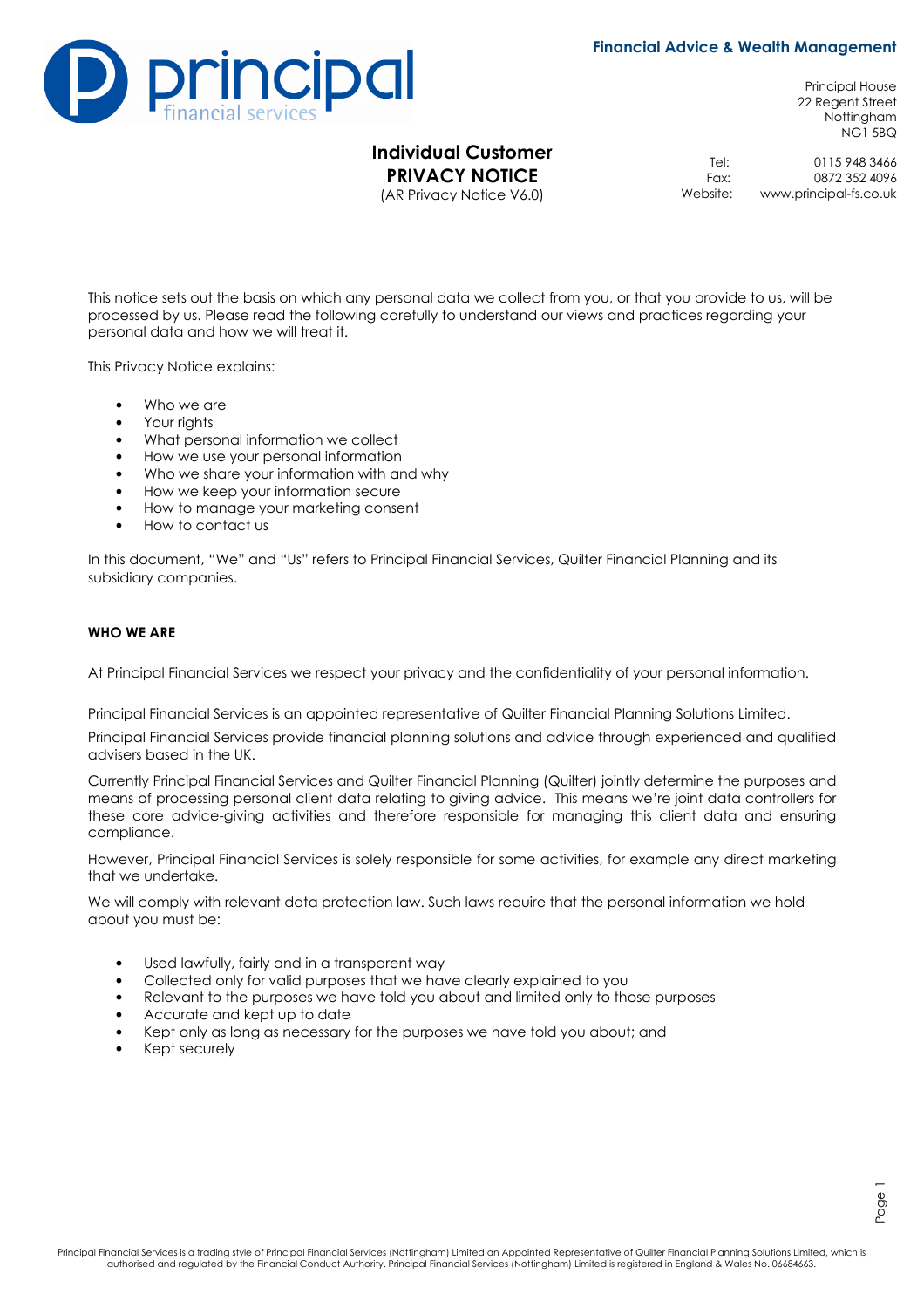### **YOUR RIGHTS**

We try to be as open as it can be in terms of giving people access to their personal information and therefore have outlined your rights below

You have the right to ask us:

- Whether we are processing your personal information and the purposes (the right to be informed) this is delivered through 'fair processing information' such as this Privacy Notice
- For a copy of the personal information that we hold about you (the right of access)
- To update or correct your personal information (the right to rectification)
- To delete your information (the right to erasure); and
- To restrict processing of your personal information where appropriate (the right to restrict processing).

In certain circumstances you also have the right to:

- Object to the processing of your personal information (the right to object);
- Object to automated decision making and profiling (the right not to be subject to automated decision-making including profiling); and
- Request that information about you is provided to a third party in a commonly used, machine readable form (the right to data portability).

## **EXERCISING YOUR RIGHTS**

For information about your individual rights, including how to correct, restrict, delete, make changes to your personal information or if you wish to request a copy of the personal information we hold about you, please contact us by emailing us at **QFPDataGuardian@quilter.com.** 

More information about your data protection rights can be found on the Information Commissioner's Office (ICO) website.as well as on other regulators' websites.

If you would like to write to us, our postal address for data protection matters is:

The Office of Data Protection Quilter Financial Planning Senator House 85 Queen Victoria Street London EC4V 4AB

However, we have adopted a flexible model for working so please note that written communications will take longer to respond to.

## **FURTHER INFORMATION**

This privacy notice was drafted with brevity and clarity in mind, however further information can be obtained by contacting us using the details in the "How to contact us" section. More information about your data protection rights can be found via: UK Information Commissioner's Office (ICO)

## **WHAT PERSONAL INFORMATION WE COLLECT**

Personal data means information by which you may be personally identified directly or indirectly.

We collect certain personal information about you, this includes your name, address, or phone number and other information. We collect this information about you when you:

- Use our website and secure online services
- Complete a fund application
- Apply for and receive our services
- Complete our application form
- Visit a financial adviser; and
- Register to receive one of our newsletters, communications or attend an event organised by Us.



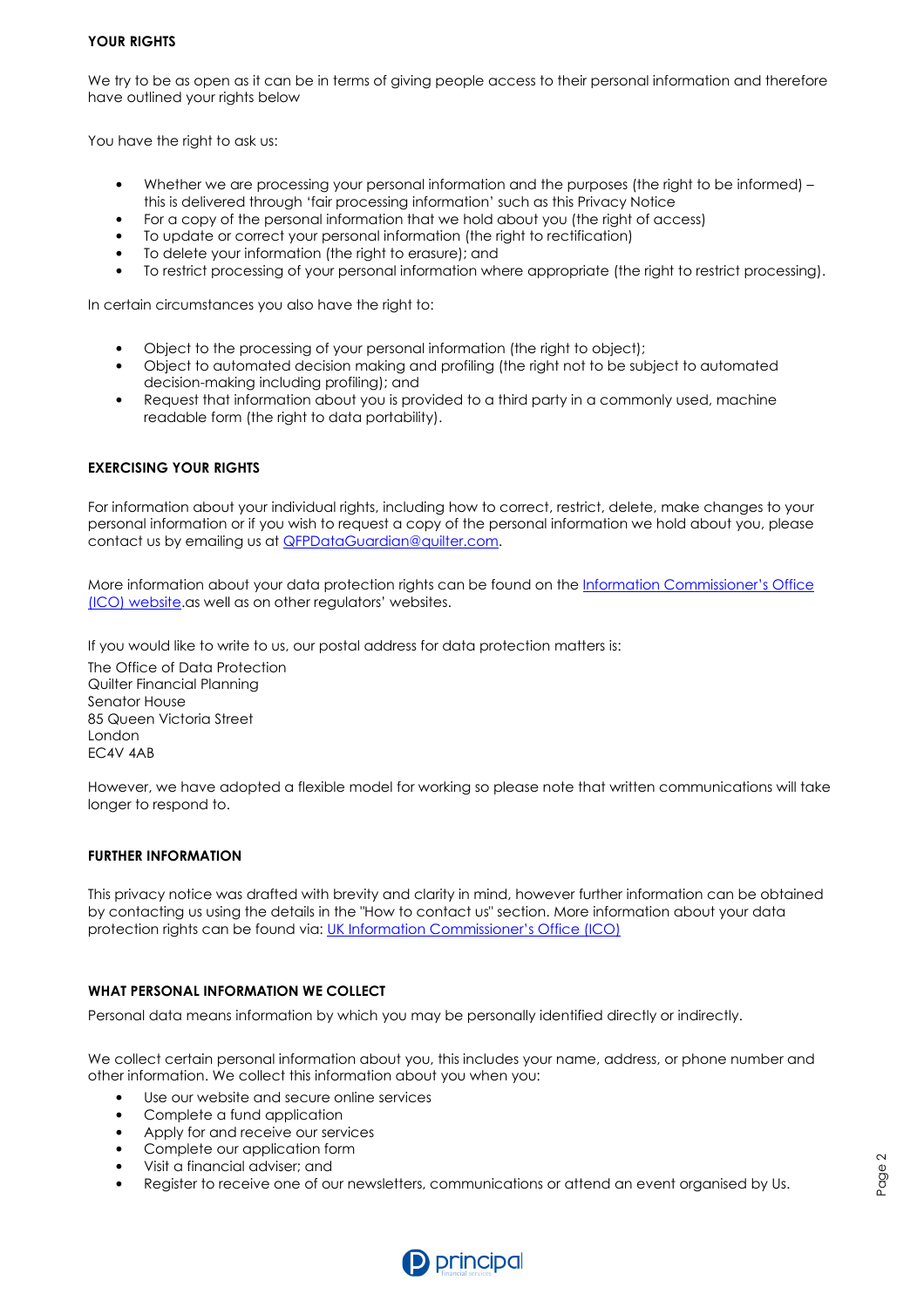The type of personal information we collect will depend on the purpose for which it is collected and may include:

- **Information about you** to help identify you and manage your relationship with Quilter and, in some circumstances, as required by our regulators (e.g. Account number, Customer ID or Number, Name, Address, Age / Date(s) Of Birth, Dependents' Details, Tax ID, National Insurance Number, Identity Check Information (e.g. Mother's Maiden Name, Name of First Pet), Email Address(es), Marital Status, Name(s), Postcode, Telephone Number(s), Title, Gender);
- **Information about your account with us** (e.g. Past engagements with Quilter, Personal Preferences, Marketing Preferences, Policy and investment information, etc);
- **Copies of documentation** (e.g. statements, letters, copies of official documents (e.g. passports, driving licences, etc));
- **Economic and financial information** (e.g. credit card numbers, bank details, Past investment performance, etc and information pertaining to County Court Judgements (CCJs) and any debt history);
- **Investment preferences** (e.g. your views and preferences around portfolios in which to invest, or not to invest in which may indirectly reveal some religious, political or philosophical views that you hold);
- **Audio and visual information** when we are recording interactions with you, or when you visit one of our premises (e.g. call recordings or Closed Circuit Television);
- **Employment and educational information** (e.g. employer details, relevant professional qualifications, etc);
- **Marketing / Communications Data** (e.g. Information relating to Marketing and External Communications (e.g. Marketing Campaigns, Opt In Information, etc));
- **Lifestyle, Health and Medical information** for you, your family and other parties with a material interest in the product(s) (e.g. specific illness, smoker, disability, gender reassignment);
- **Relationship Information** (e.g. information relating to other parties directly associated with your policy (e.g. dependents, beneficiaries, trustees, etc); and
- **Complaint Information** (e.g. Complaint Details, Complaint Description, Complaint Details, complaint Type, Reason/Details of the complaint),

We collect personal information directly from you. For example, we ask for personal information at the start of our relationship (e.g. when you apply for a policy or service) and in subsequent communications in order to manage our relationship.

If we provide a service to your employees or a scheme, then personal data in relation to those employees or members of the scheme isn't processed by Us as part of the standard corporate advice process. This information is normally provided directly to the product provider.

In limited circumstances, we may need to collect employee personal data, and where we do, we act as data processer and it's therefore provided to Us by yourself, with the knowledge and consent of your employees.

Where we provide our services to Trusts, we collect the personal information listed for the settler, beneficiaries and trustees of that trust. Where we provide our services to companies we may collect personal information for Directors, Shareholders and Beneficial Owners of the company. Where we provide our services to charities, we may collect personal information about the trustees or directors of that charity.

We may also collect information about you from other sources such as:

- another agent (if you have one)
- external third parties (e.g. credit reference agencies to verify your identity and to check financial soundness); and
- from Cookies. (Cookies are small text files that are placed on your computer by websites that you visit. They are widely used in order to make websites work, or work more efficiently, as well as to provide information to the website owners). To learn more about information collected through cookies, please click here.

## **DATA RETENTION**

We keep your personal information only as long as is necessary for the purpose for which it was collected, or for legal or regulatory reasons. Personal information will be securely disposed of when it is no longer required in accordance with our Personal Data Retention Standard.

Advice data is retained for 50 years to meet our regulatory requirements.

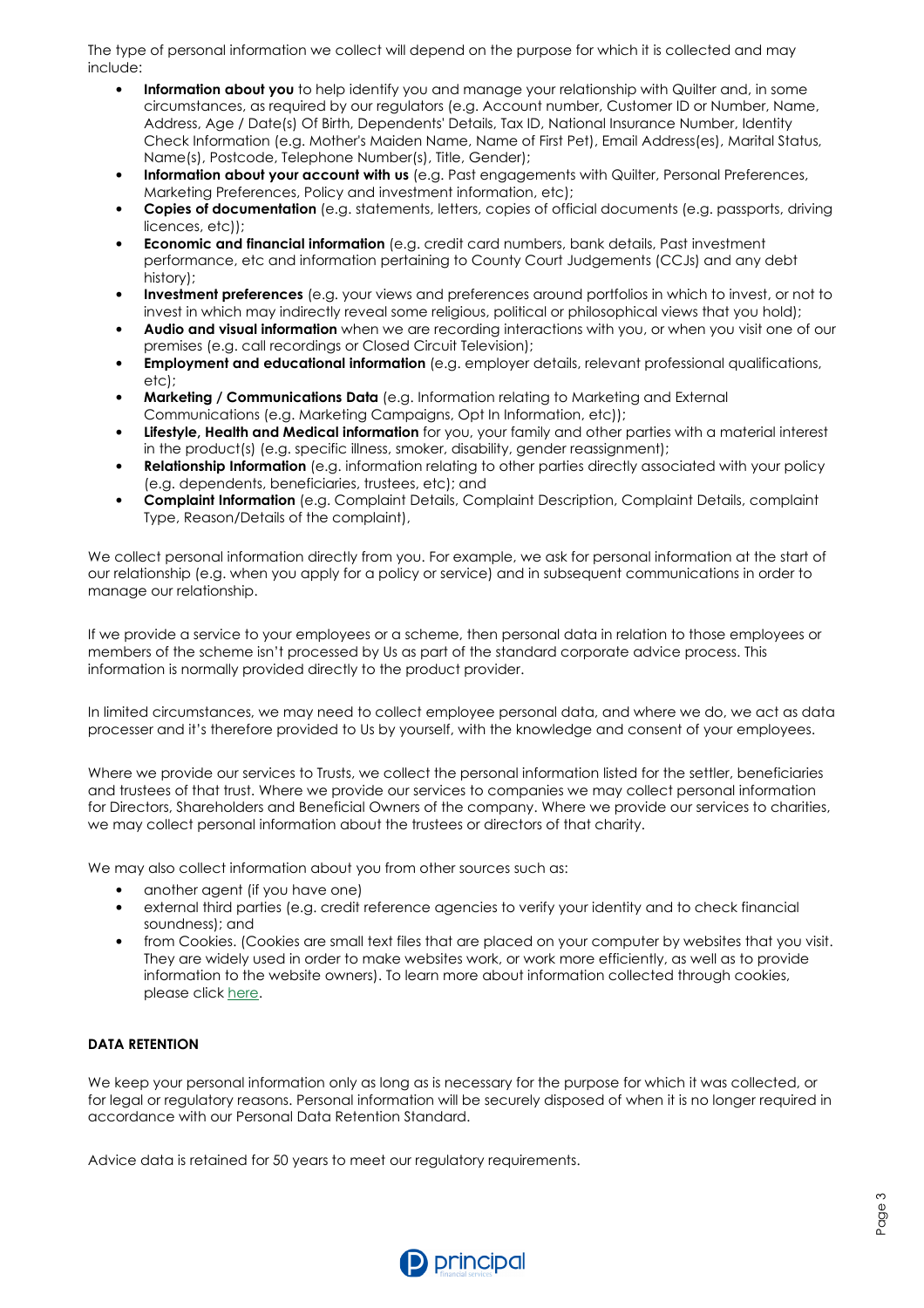### **SPECIAL CATEGORY DATA AND CRIMINAL CONVICTION DATA**

We may also gather more sensitive personal data, called special category data, for example, as part of recruitment. This type of data can include racial or ethnic origin, genetic or health information or sexual orientation. The processing of some of this data is necessary for us to fulfil the obligations on us. In such cases, we will always explain this during the process and explain what information we require and why it is needed. Where we do require it, we will always seek your consent. Special category data will always be processed and stored securely.

Where it is necessary, we may also collect information relating to an individual's criminal convictions. If this is the case, we will explain what information we require, why it is needed and where required, will ask you for consent.

# **COOKIES**

We also collect information about you from other sources. For example, our website automatically collects information from your computer using "cookies" which provides us with limited personal information. Cookies are small text files that are placed on your computer by websites that you visit. They're widely used in order to make websites work, or work more efficiently, as well as to provide information to the website owners.

You can choose not to accept any non-essential cookies for your interactions, however, in a few cases, some of our website features may not function as a result.

More information about the cookies we use on our website can be found here: https://www.quilterfinancialadvisers.co.uk/cookie-notice/.

## **HOW WE USE YOUR PERSONAL INFORMATION**

We process your information for the following purposes:

To perform our contract with you and to support and maintain that relationship. This includes the following:

- assessing and processing an application for our services.
- providing our products and/or services to you, including the management of our relationship with you, your firm
- carrying out transactions you have requested or on your behalf
- monitoring or recording communications (such as telephone and video calls) with you to resolve any queries or issues and also for training and quality purposes and, in some cases to comply with regulatory requirements
- assessing your application for products (using automated decision-making tools when necessary);
- ensuring that a firms operation meets our expectations, and those of our regulators (such as undertaking audits and investigations into network activity)
- record keeping in order to ensure our products and/or services operate within the law and relevant regulatory requirements
- providing other services (e.g. enhanced due diligence, underwriting, reinsurance, data hosting, online services, and payments or reporting of any tax or levy)
- To comply with legal and regulatory requirements. These requirements include the following:
- confirming your identity for security and regulatory purposes
- detecting and preventing fraud, money laundering, terrorist financing, bribery or other malpractice
- to meet tax reporting obligations such as Common Reporting Standards (CRS) and the US Foreign Account Tax Compliance Act (FATCA); and
- to fulfil our data protection obligations
- For specific business purposes to enable us to provide you with appropriate products and services and a secure experience. Our business purposes include the following:
- verifying your identity for security purposes
- sending marketing communications to you which you have opted into receiving, or which are related to similar products or services, or which we think may interest you based on the relationship you have with Us or other companies in our group
- enhancing, modifying and personalising our services for your benefit
- to undertake Profiling activities
- providing communications which we think will be of relevance or interest to you
- audit and record keeping purposes
- enhancing the security of our network and information systems
- maintaining effective management systems including internal reporting to our parent company and other members of our corporate group

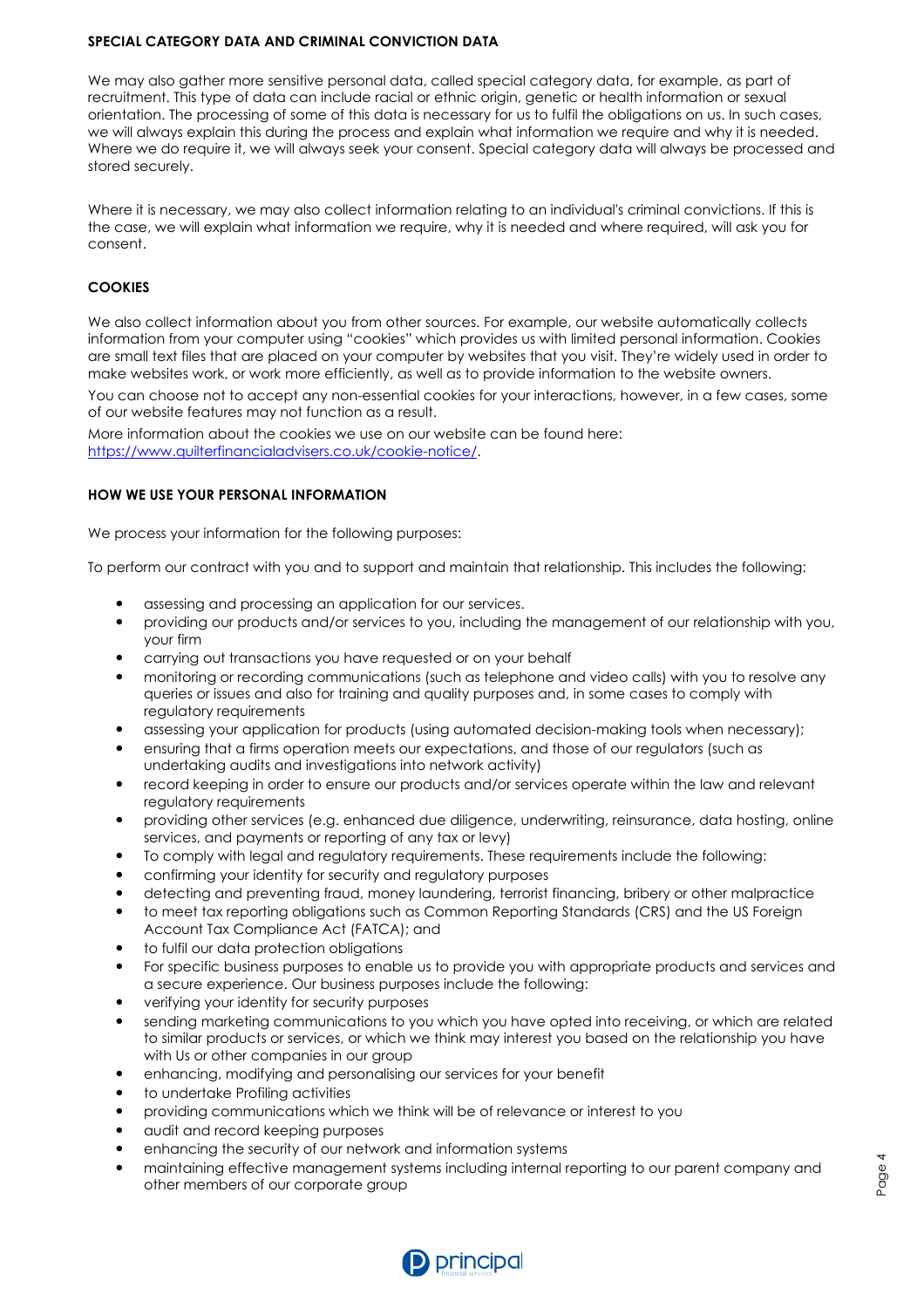- ensuring the integrity of our systems (for example, during final stages of testing where it is necessary to use real data to ensure that any system improvements do not interrupt business or corrupt the data);
- providing reports and other communications to you where we are required to do so; and
- customer satisfaction research, statistical analysis and wider market research to capture the views and opinions of our customers.

We may also process your personal data as part of an acquisition or sale. Should this happen, you'll be notified about any change to processing or data controller arising as a result of this activity.

You have the right to object to us processing your personal information for some of the business purposes listed above but, if you do so, this may impact on our ability to provide some or all of our services to you.

We won't process your employee's data for the business purposes above. Our contractual relationship is with you and therefore any processing of data for business purposes will be undertaken with your data, not your employee's.

# **PROFILING**

Profiling involves the use of basic identifiers about you such as your name and address and matching this with information from Experian Marketing Services to create demographics and infer customer 'types'. This helps us define groups based on factors like interests, age, location and more so we can better understand our customers to adapt and improve our products and services. If you would like to know more about the information we get from Experian Marketing Services, you can visit their Consumer Information Portal which explains who Experian Marketing Services are, what they do and why.

## **LAWFUL BASIS**

We operate under a number of legal bases as required under the regulations. These include:

- Consent;
- Legitimate Interests;
- Performance of a Contract; and
- Compliance with a Legal Obligation.

## **WHO WE SHARE YOUR INFORMATION WITH AND WHY**

We share your information with trusted third parties and service providers who perform tasks for us and help us to provide our products and/or services to you, and with other agencies where required by law, court order or regulation. These may include:

- Companies within the Quilter Plc Group for administrative, analytical and statistical purposes
- for testing the information systems operated by our companies
- for producing a consolidated view of our relationship with you in order to meet our regulatory obligations and to enhance the services we can offer you.
- for handling complaints and fulfilling data subjects' rights (such as the Right of Access)
- Companies appointed by Us (these third parties may be based in countries outside the UK or EU)
- with third parties or service providers who perform tasks for us to help us provide our services to you or to allow us to meet legal and regulatory requirements, including any necessary tax reporting, verifying your identity, source of wealth financial crime prevention or other requirements (this may involve carrying out checks with credit reference databases)
- with third parties or service providers who provide additional data about you in order to enhance our ability to design and develop new products and services that can be marketed and sold which meet the needs of our identified consumer groups and are targeted accordingly
- with credit reference agencies to check the financial suitability of the products and services
- with debt collection agencies for tracing and recovery of debts
- with payment service providers to allow payments to be completed
- with our accountants to produce tax statements and in support of statutory reporting
- with our appointed legal or regulatory advisers or auditors
- with information technology and information security providers
- with a prospective buyer (or its advisors), for due diligence purposes, if we are considering a sale of any of our business or assets
- with third parties or service providers to conduct market research on our behalf, to help us improve and develop the products and services we provide to you and our other customers
- with third parties or service providers to conduct quality checks on the interactions between us, Quilter and you; and
- with any successor to all or part of our business. For example, in the event of a merger, acquisition, divestiture, change of control or liquidation of Principal Financial Services or part of its business (or in

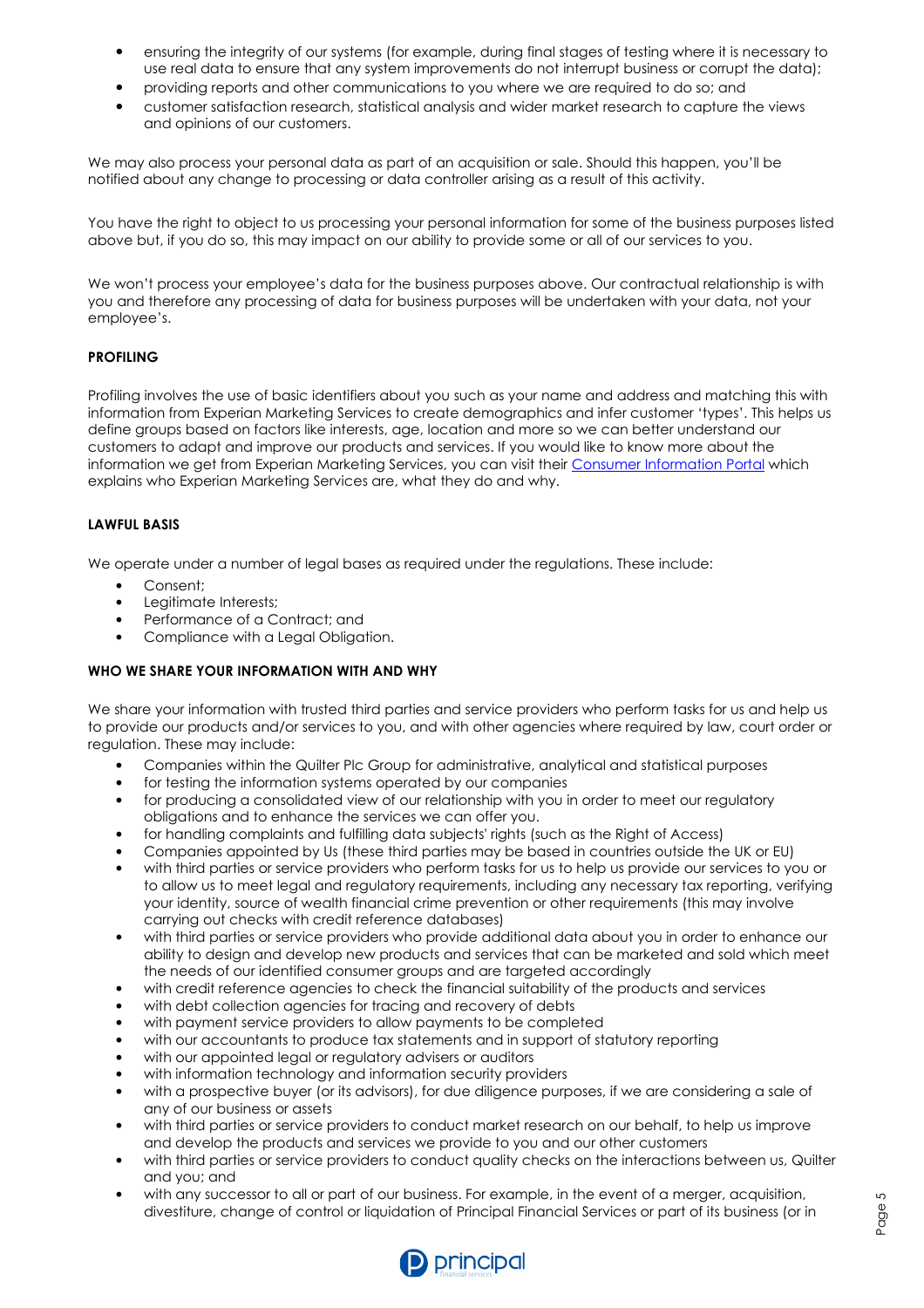anticipation of such an event), we may share your personal data as part of that transaction where required in order to fulfil our obligations in this Notice.

- Organisations and parties appointed by you or authorised by you
- with third parties where you have given your consent to receive marketing information
- with your accountants to produce tax statements and in support of statutory reporting
- with an appointed discretionary asset manager or custodian to meet their legal or regulatory requirements
- with third parties or service providers who ask for that information in order to allow us to make investments on your behalf or to continue to provide our services to you.
- Statutory authorities
- with organisations, including the police authorities and fraud prevention agencies, to prevent and detect fraud
- with regulatory or governmental agencies such as the UK Financial Conduct Authority, UK Information Commissioner's Office and HM Revenue and Customs;
- with professional bodies; and
- with other agencies where required by law, court order or regulation.

If you would like further information regarding the specific named recipients that we share data with, please contact us using the information in the "How to contact us" section.

## **HOW WE KEEP YOUR INFORMATION SECURE**

We're committed to ensuring the confidentiality of the personal information that we hold, and we continue to review our security controls and related policies and procedures to ensure that your personal information remains secure.

When we contract with third parties, we impose appropriate security, privacy and confidentiality obligations on them to ensure that personal information is kept secure and prevented from unauthorised or accidental access, processing, copying, modification, erasure, loss or use.

If we work with third parties in countries outside the United Kingdom, we ensure these are countries that the UK Government and the European Commission has confirmed have an adequate level of protection for personal information, or the organisation receiving the personal data has provided adequate safeguards and agrees to treat your information with the same level of protection as we would.

We also utilise UK International Data Transfer Agreements and EU Standard Contractual Clauses for transfers outside of the United Kingdom or European Economic Area.

In limited circumstances, data may be accessed outside of the UK i.e. by employees when they travel. In these circumstances, we ensure there are appropriate information security measures in place to safeguard your information.

## **HOW TO MANAGE YOUR MARKETING CONSENTS**

You may give and withdraw consent to the receipt of marketing information at any time. If you wish to change your preferences regarding the receipt of marketing or other communications from us, the simplest way is to use the 'unsubscribe' link at the bottom of any marketing communication.

Alternatively, you can contact us using any of the mechanisms included in the 'How to contact us" section of this notice.